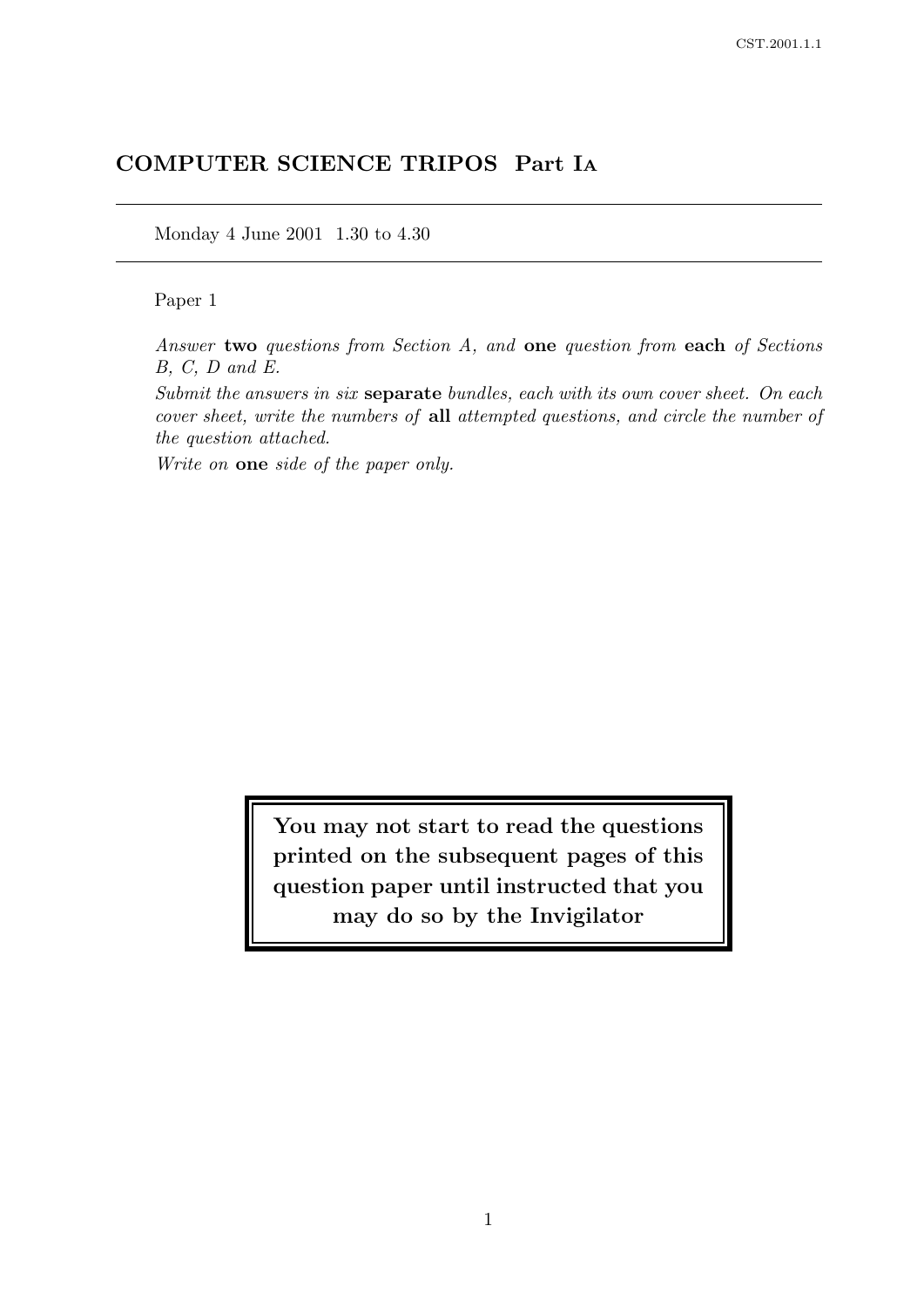#### SECTION A

#### 1 Foundations of Computer Science

(a) An ML program makes the following declarations:

```
val x = ref 0;
fun f n = (x := |x + 1; n + |x);fun g n =
 let val x = ref 0in x := !x + 1; n + !x end;
```
Consider evaluating each of the following expressions:

map f [1,2,3,4]; map g [1,2,3,4]; map ref [5,5,5];

What value is returned in each case and how are the references affected? [5 marks]

- $(b)$  Code the function filter such that filter p xs returns the list of those elements of the list xs satisfying the predicate p. [1 mark]
- (c) Use filter to express Quicksort. [4 marks]

#### 2 Discrete Mathematics

- (a) Prove the fundamental theorem of arithmetic, that any natural number can be expressed as a product of powers of primes and that such an expression is unique up to the order of the primes. [4 marks]
- (b) Given a natural number n, let  $d(n)$  be the number of divisors of n (including 1 and  $n$ ).

If  $p_1, p_2, \ldots, p_k$  are distinct primes, prove that

$$
d(p_1^{\alpha_1} p_2^{\alpha_2} \dots p_k^{\alpha_k}) = \prod_{i=1}^k (\alpha_i + 1).
$$
 [3 marks]

 $(c)$  What is the smallest number with 36 factors? [3 marks]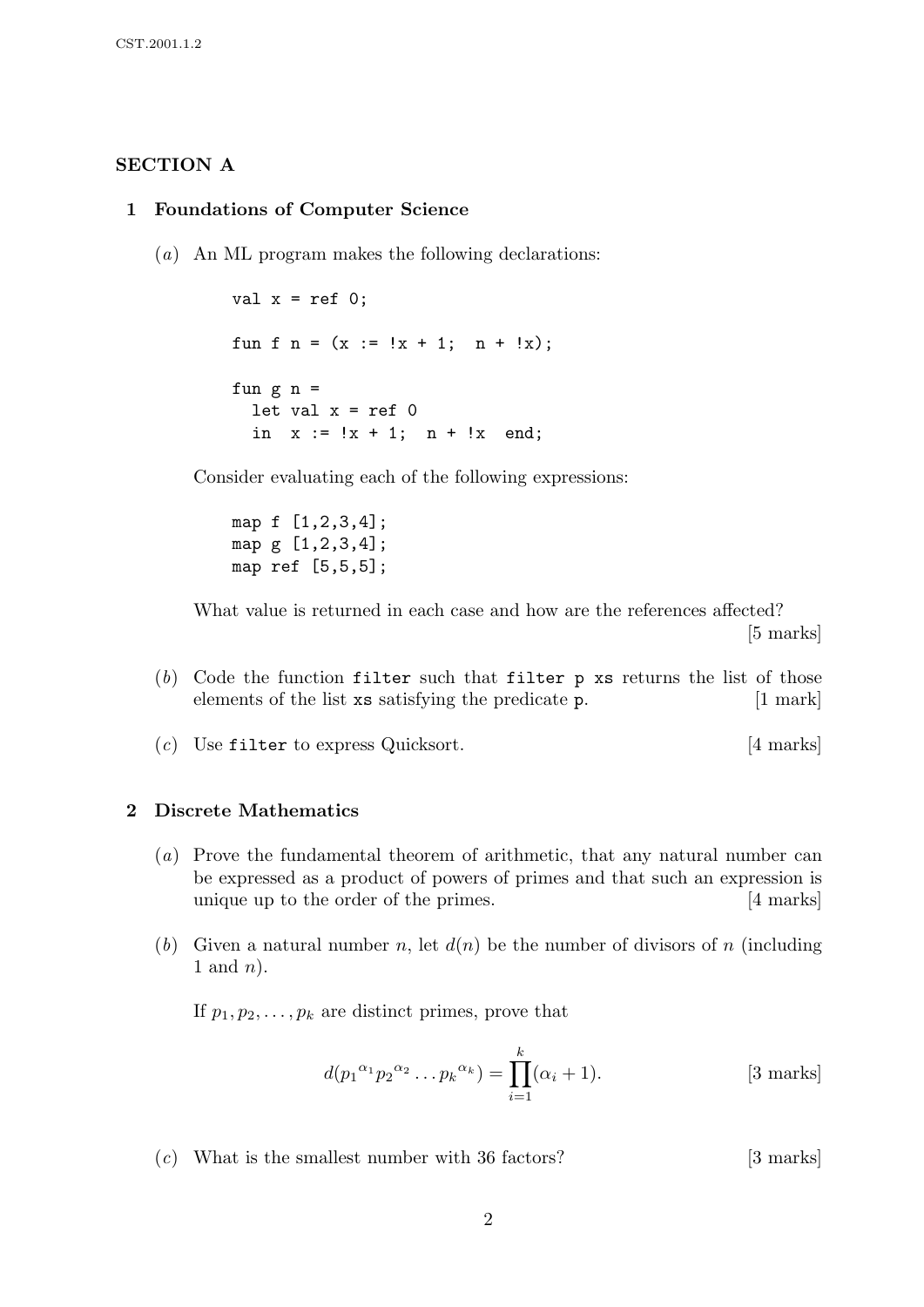# 3 Java

Explain how the word "protected" is used in Java, commenting about when and why a programmer might use it rather than the alternative legal words that can appear in similar places. Why will you hardly ever use "protected" in small programs that you write and run for yourself? [10 marks]

# 4 Operating Systems

For each of the following, indicate whether the statement is true or false, and explain why this is the case (no marks will be awarded for an answer with no explanation).

- (a) Round-robin scheduling can suffer from the so-called "convoy effect".
- (b) System calls are an optional extra in modern operating systems like Windows 2000.
- (c) A paged virtual memory is smaller than a segmented one.
- (d) In UNIX, hard-links cannot span mount points.
- (e) Direct memory access (DMA) makes devices go faster.

[2 marks each]

### SECTION B

### 5 Foundations of Computer Science

- (a) Write brief notes on the following:
	- $(i)$  Re-coding a function to make it iterative. [4 marks]
	- $(ii)$  The difference between depth-first and breadth-first search. [4 marks]
	- (*iii*) ML's exception-handling facilities. [4 marks]
- (b) Code a function whose input is a list of integers and whose output is the list of all the integers that can be expressed as the sum of one or more of the supplied integers. For example, given  $[1,5,10]$  a correct output is  $[1,5,10,6,11,15,16]$ ; the order of the elements in the output does not matter. [5 marks]
- (c) Modify the function that you coded above so that the elements of its output appear in numerical order and without repetitions. [3 marks]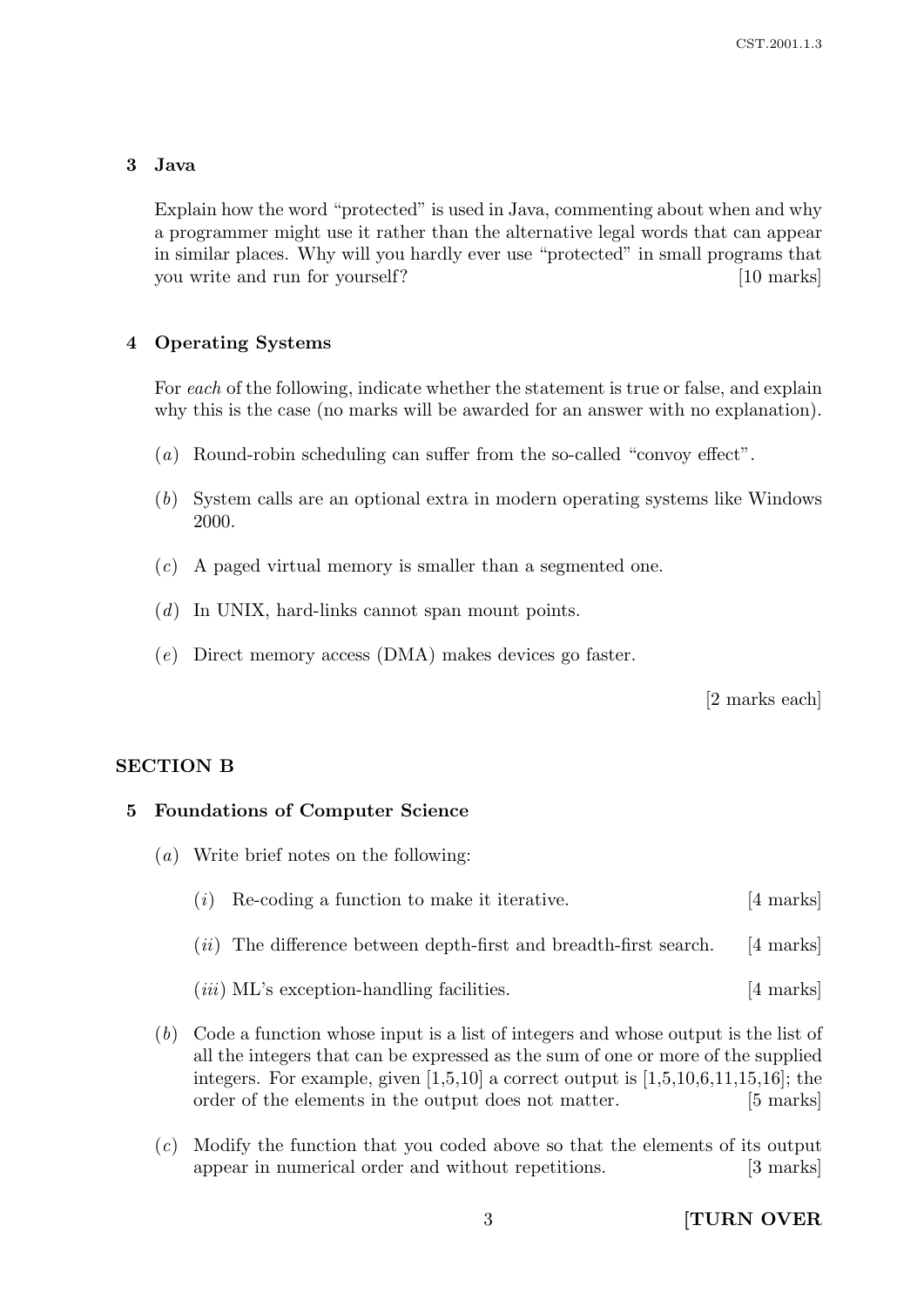#### 6 Foundations of Computer Science

To represent the power series  $\sum_{i=0}^{\infty} a_i x^i$  in a computer amounts to representing the coefficients  $a_0, a_1, a_2, \ldots$  One possible representation is by a function of type int- $\lambda$ real that returns the coefficient  $a_i$  given i as an argument. An alternative representation is the following datatype:

datatype power = Cons of real  $*$  (unit -> power);

- (a) Demonstrate the two representations by using each of them to implement these two power series:
	- (i) The constant power series c, with  $a_0 = c$  and  $a_i = 0$  for  $i > 0$ . [3 marks]
	- (*ii*) The Taylor series  $\sum_{i=0}^{\infty} x^i/i!$  for the exponential function. [4 marks]
- (b) Also implement (using both representations) each of the following operations on power series:
	- (*i*) Product with a scalar, given by  $c \cdot (\sum_{i=0}^{\infty} a_i x^i) = \sum_{i=0}^{\infty} (ca_i) x^i$ . [3 marks]
	- (*ii*) Sum, given by  $\left(\sum_{i=0}^{\infty} a_i x^i\right) + \left(\sum_{i=0}^{\infty} b_i x^i\right) = \sum_{i=0}^{\infty} (a_i + b_i) x^i$ . [4 marks]
	- (*iii*) The product  $\left(\sum_{i=0}^{\infty} a_i x^i\right) \times \left(\sum_{i=0}^{\infty} b_i x^i\right)$ , where the *i*th coefficient of the result is  $a_0 b_i + a_1 b_{i-1} + \cdots + a_i b_0$ . [6 marks]

You may assume there is an ML function real of type int- $\ge$ real that maps an integer to the equivalent real number.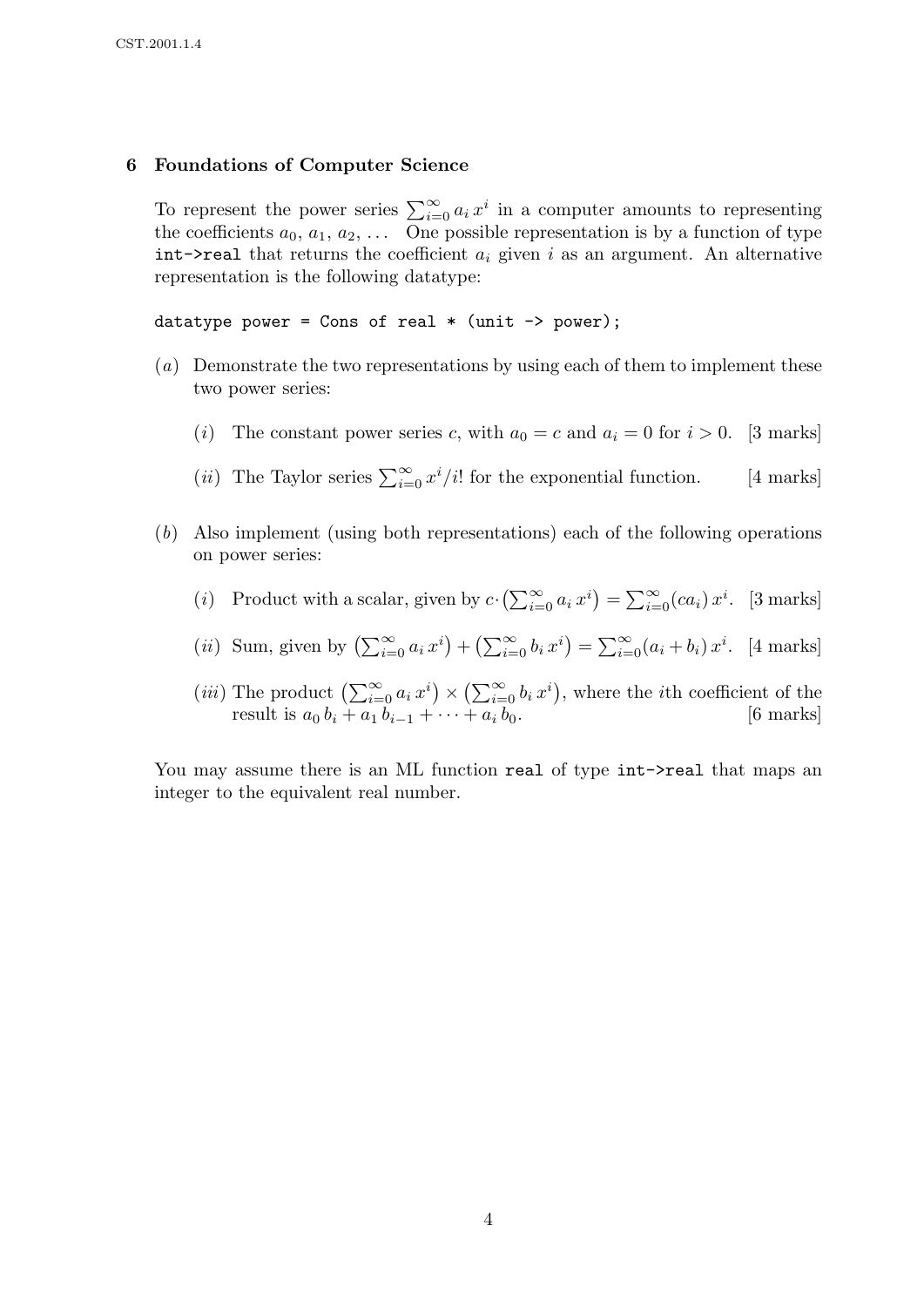### SECTION C

#### 7 Discrete Mathematics

- (a) State carefully the Fermat–Euler theorem, defining any terms that you use. [4 marks]
- (b) Explain how calculating  $a^{n-1} \pmod{n}$  for various values of a can be used to show that  $n$  is composite without actually finding its factors. By considering  $561 = 3 \times 11 \times 17$  or otherwise, show that the test is not perfect and suggest an improvement to make it more selective. [6 marks]
- (c) Derive the RSA system for public key cryptography and explain how this can be used both to send messages that are kept secret from an interceptor and to prove the identity of a sender. [6 marks]
- (d) Show that knowledge of the secret key as well as the public key allows an interceptor to factor the modular base being used. [4 marks]

#### 8 Discrete Mathematics

Let  $(A, \leqslant_A)$  and  $(B, \leqslant_B)$  be partially ordered sets.

(a) Define the *product order* on  $A \times B$  and prove that it is a partial order.

[4 marks]

The upper bound of a set  $S \subseteq A$  is an element  $u \in A$  (but not necessarily in S) such that  $\forall s \in S$ .  $s \leq u$ . The *least upper bound* of S is an upper bound of S that is less than every other upper bound of S. The greatest lower bound is defined similarly.

A lattice is a partially ordered set in which every pair of elements has both a least upper bound and a greatest lower bound.

- (b) Prove that  $(N, |)$ , the natural numbers under the divisibility order, form a lattice. [4 marks]
- (c) Given a set X, prove that  $(\mathcal{P}(X), \subseteq)$ , the power set of X under set inclusion, forms a lattice. [4 marks]
- (d) Does every subset of  $(N, \vert)$  have a least upper bound and a greatest lower bound? Justify your answer. What about  $(\mathbb{N}_0, \mathbb{N})$  and  $(\mathcal{P}(\mathbf{X}), \subseteq)$ ? [4 marks]
- (e) If  $(A, \leq A)$  and  $(B, \leq B)$  are lattices, show that  $A \times B$  is a lattice under the product order. [4 marks]

5 [TURN OVER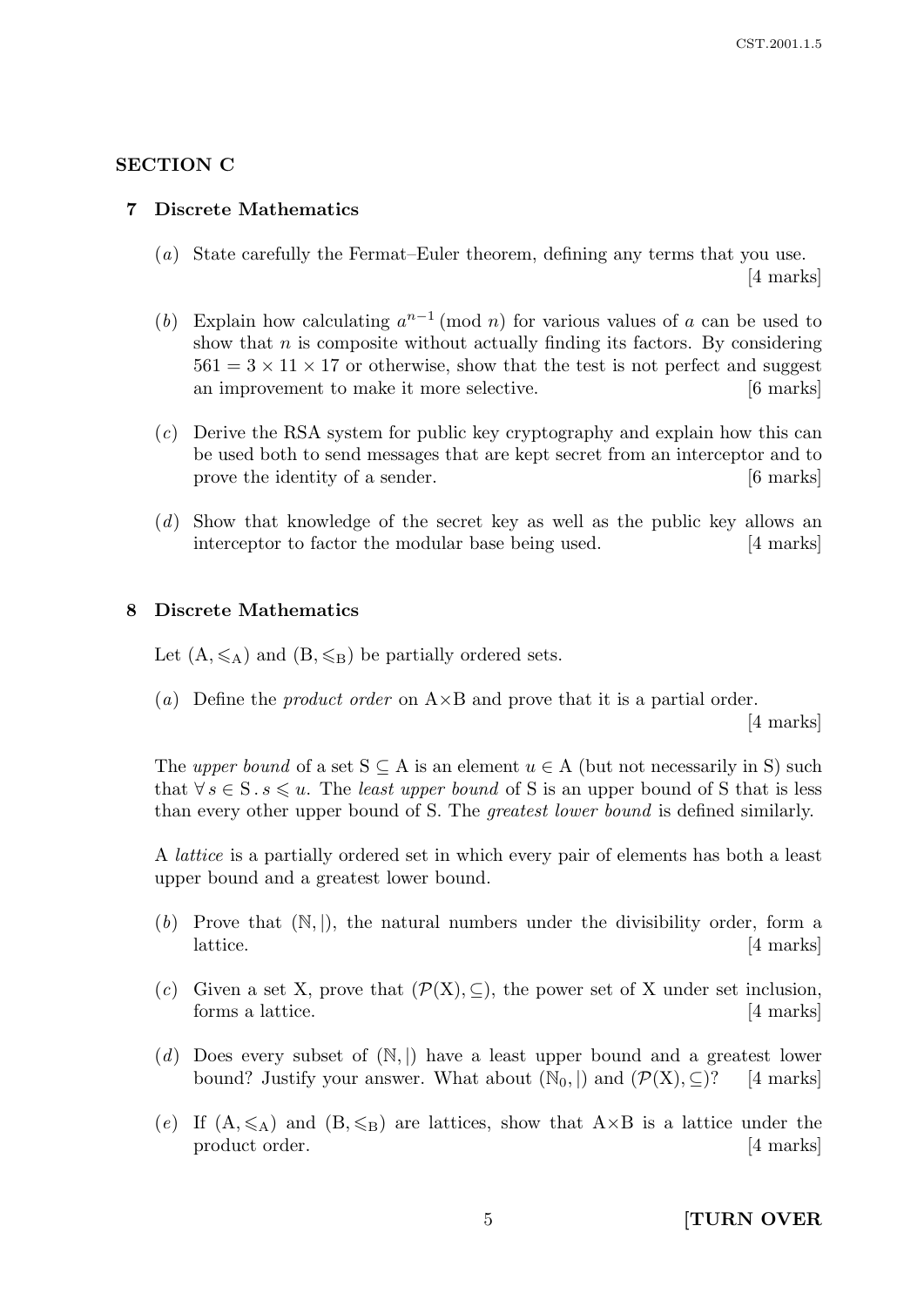# SECTION D

### 9 Programming in Java

For each of the following areas, write brief comments on the way in which Java and its libraries have been designed to try to prevent programmers from making undetected errors and to ensure that code runs on all possible brands and models of computer, yielding the same results in each case.

- (a) Programmers who get mildly confused about syntax or who make typing errors. [4 marks]
- (b) Groups of programmers working on libraries that will form part of some large project. [4 marks]
- (c) Numbers, characters, trig functions and so on. [4 marks]
- (d) Opening files, reading or writing and then closing them. [4 marks]
- (e) Other features of Java not falling centrally within any of the above categories. [4 marks]

### 10 Programming in Java

For each of the following ML definitions write, explain and comment on the closest reasonable Java equivalent code-fragment that you can construct.

| (a) fun fact n r = if n = 0 then r<br>else fact $(n-1)$ $(n*r);$                                   | [4 marks] |
|----------------------------------------------------------------------------------------------------|-----------|
| $(b)$ datatype 'a tree = leaf of 'a  <br>node of 'a tree * 'a tree * 'a tree;                      | [4 marks] |
| (c) val $v = [1, 2, 3, 7];$<br>val $v2 = map (fn n=>n*n:int) v;$                                   | [4 marks] |
| $(d)$ exception Disaster of int;<br>raise Disaster 99;                                             | [4 marks] |
| $(e)$ fun recursiveLength nil = 0<br>  recursiveLength $(a :: b) = 1 + \text{recursiveLength } b;$ | [4 marks] |